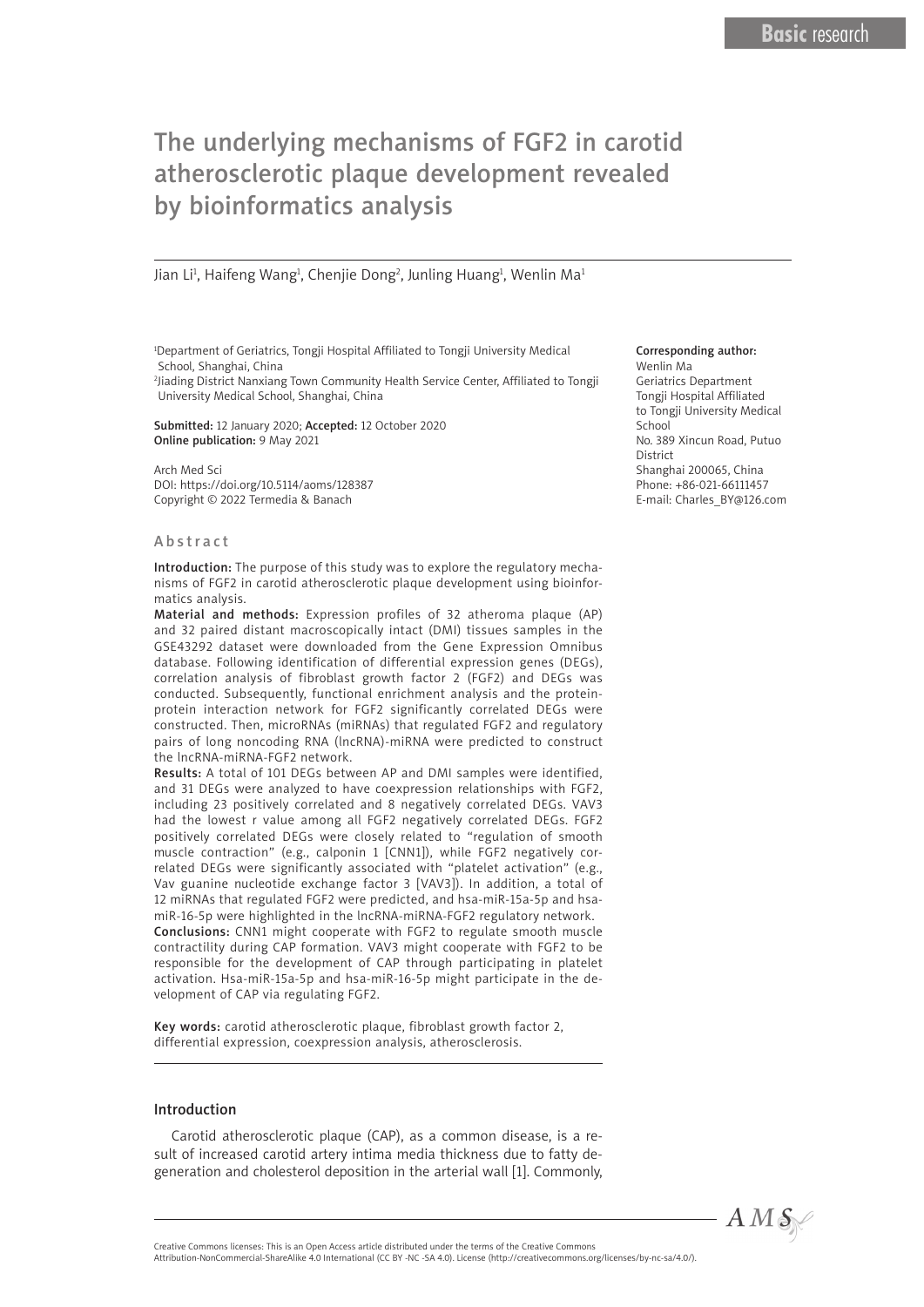carotid artery endarterectomy combined with medical therapy is the gold standard for CAP and CA stenosis treatment [2]. CAP is the occurrence of systemic atherosclerosis in the carotid artery, which can reflect the degree of systemic atherosclerosis. In general, the accumulating burden of CAP may induce the beginning of coronary artery disease, stroke, or cardiovascular disease [3, 4]. Reportedly, hypertension, diabetes, dyslipidemia, alcohol consumption, obesity, and smoking are the traditional independent risk factors for the progression of CAP [5]. In addition to the class risk factor, premature cardiovascular events are found to be related to increased atherosclerotic burden and carotid total plaque area, as well as CAP progression [6, 7]. Recently, the enhanced level of homocysteine, as a non-traditional factor of CAP development, has aroused greater attention. Homocysteine induced vascular endothelial injury and smooth muscle cell proliferation may promote the formation of atherosclerosis [8]. CAP can not only cause cerebral tissue ischemia, encephalatrophy, and blindness, but even induce disability and death of the patients. Thus, the elucidation of underlying molecular mechanisms and markers involved in CAP progression may have an important influence on early prevention of CAP.

Fibroblast growth factor 2 (FGF2), also named basic fibroblast growth factor (BFGF), has been reported to exhibit protective effects in early atherosclerosis [9]. The knockout of low molecular weight FGF2 may reduce atherogenesis and aortic plaques via reducing macrophage infiltration and suppressing oxidative stress in mice [10]. In addition, FGF2 is implicated in angiogenesis-dependent diseases via regulating angiogenic activity [11]. Reportedly, FGF2 overexpression is involved in CAP instability via engaging the nuclear factorkappaB (NF-κB) pathway mediated inducible nitric oxide synthase (iNOS) and matrix metallopeptidase 9 (MMP-9) upregulation [12]. Also, CAP instability is associated with altered physiologic homeostasis influenced by MMP-2 and MMP-9 [13]. However, the role of FGF2 in CAP development is still incompletely understood.

In recent years, transcriptional expression profiling analysis has provided a useful technology for comprehensively and extensively investigating molecular pathologies of CAP progression [14]. In this study, we applied the expression data of the GSE43292 dataset which sequenced the mRNA expression profiles of 32 atheroma plaque (AP) and 32 paired distant macroscopically intact (DMI) tissues samples from 32 hypertensive patients who underwent carotid endarterectomy [15]. Following identification of differential expression genes (DEGs), the correlation of FGF2 and DEGs and their enriched pathways were analyzed. We hoped to identify the role of FGF2 in atherosclerosis and to anticipate its effects in human arteries.

#### Material and methods

#### Data source

The GSE43292 dataset downloaded from Gene Expression Omnibus (GEO) (http://www.ncbi.nlm. nih.gov/geo/) was used in this study, in which the mRNA expression profiles of 32 AP and 32 paired DMI tissues samples from 32 hypertensive patients who underwent carotid endarterectomy were applied and the raw gene expression matrix data of all samples were downloaded (Suppl Table 1). The expression data were generated from the platform of GPL6244 [HuGene-1\_0-st] Affymetrix Human Gene 1.0 ST Array [transcript (gene) version].

### Data preprocessing and differential expression gene screening

Oligo software in R (version 1.34.0, http://bioconductor.org/help/search/index.html?q=oligo/) was used to conduct the background correction and normalization preprocessing of the raw CEL data [16]. The data preprocessing included the transformation of the original data format, filling the missing data and data normalization. Then, the probe IDs for corresponding genes were annotated, and the probe that did not match any given gene was removed. When multiple probes were mapped in the same gene symbol, the mean value of these multiple probes was considered as the expression value of this gene.

The gene expression matrix of AP and DMI samples was divided into CAP disease and control groups, respectively. Subsequently, the DEGs between the CAP disease and control groups were analyzed using the Bayes test in limma (Version 3.10.3, http://www.bioconductor.org/ packages/2.9/bioc/html/limma.html) [17] under the thresholds of  $\log_2$  fold-change (FC)|  $>1$  and adjusted *p*-value < 0.05. Hierarchical clustering for DEGs was calculated based on the Euclidean distance method and drawn with the pheatmap package (version 1.0.10, https://cran.r-project.org/ web/packages/pheatmap/index.html) in R software.

#### Gene set enrichment analysis

Gene set enrichment analysis (GSEA) (http:// software.broadinstitute.org/gsea/index.jsp) [18] is a useful method for interpreting groups of genes that share common biological function, chromosomal location, or regulation. In this study, GSEA V3.0 (http://software.broadinstitute.org/ gsea/index.jsp) was utilized to perform the FGF2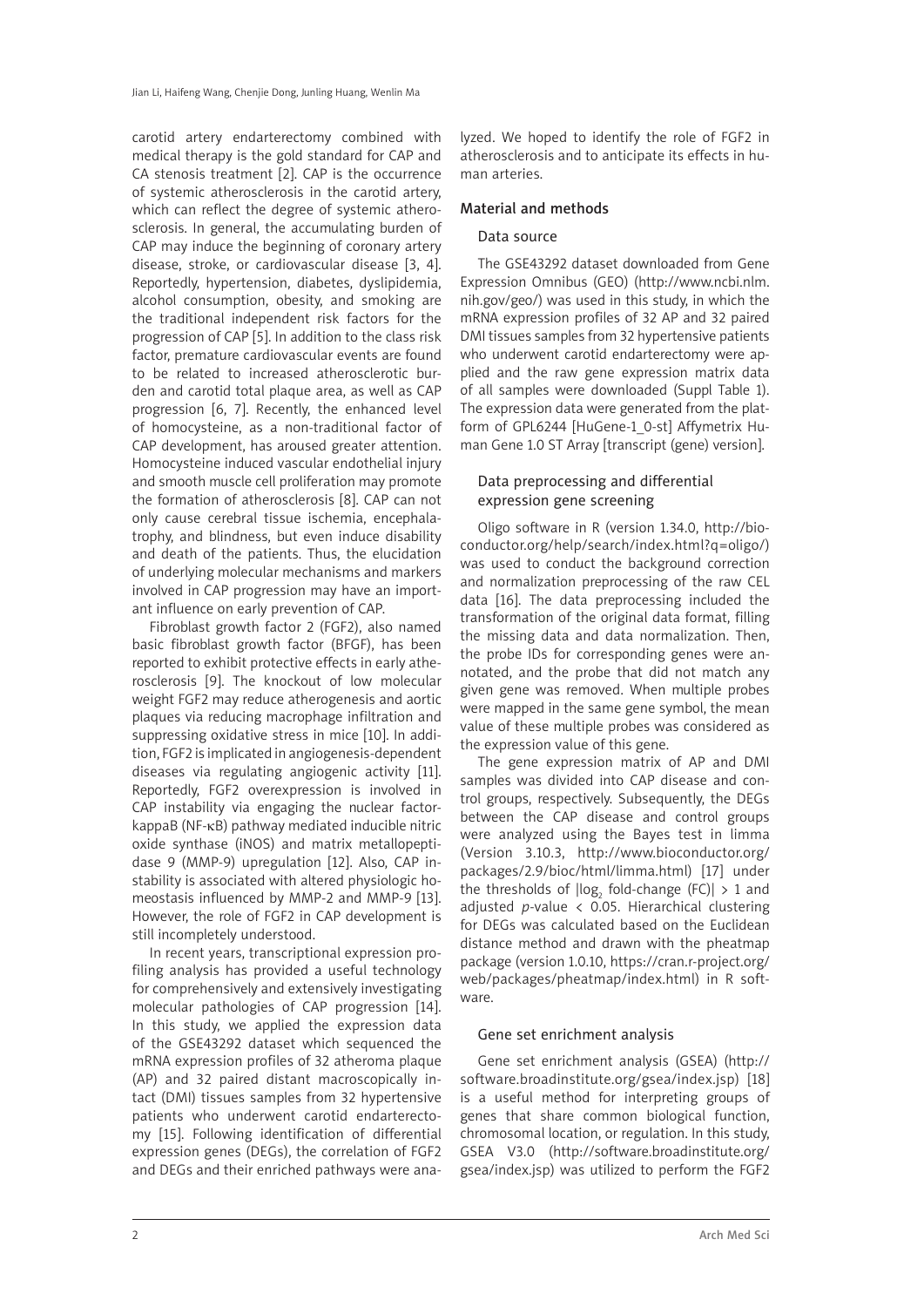relative GSEA Kyoto Encyclopedia of Genes and Genomes (KEGG) pathway analysis. At first, the KEGG pathways gene set provided in the molecular signatures database (MSigDB) was used as the enrichment background (c2.cp.kegg.v6.1.symbol.gmt, Suppl Table 2). The FGF2 expression value was used as the phenotype when setting the parameter of Phenotype labels. The gene expression matrices of all DEGs were inputted in GSEA V3.0 and were listed based on  $log_2$ FC values. Then, Pearson's correlation coefficient between any gene and FGF2 was calculated following setting the parameter of "Metric for ranking genes" as "Pearson". Finally, according to Pearson's correlation coefficient, the gene list was sorted in descending order mode and NOM *p*-value < 0.05 was the threshold of significant enrichment results.

## Coexpression analysis and functional enrichment analysis

The matrix data of all DEGs and FGF2 were utilized to calculate the Pearson correlation coefficient between any DEG and FGF2. Then, the significant coexpression pairs of FGF2-DEGs were screened with the cutoff of correlation coefficient |*r*| > 0.8 and *p*-value < 0.05.

KEGG is an integrated database, which interprets the biological function of genomes by KEGG pathway mapping [19]. The Gene Ontology (GO) project is an important bioinformatics resource to analyze gene functional annotation classified into three categories [20]. In this study, based on above selected FGF2-DEGs pairs, the clusterprofiler package [21] in R software (Version 2.4.3, http://bioconductor.org/packages/3.2/bioc/html/ clusterProfiler.html) was applied to conduct the KEGG pathway and GO-biological process (BP) enrichment analyses for the DEGs that showed a significant negative or positive correlation with FGF2. Significant enrichment results were obtained with the cutoff of count > 2 and *p*-value < 0.05.

## Construction of protein-protein interaction network

Search Tool for the Retrieval of Interacting Genes/Proteins (STRING, http://string-db.org/) is a database providing the protein partnerships in more than 2000 organisms [22]. STRING (version 10.0) was utilized to explore the protein-protein interaction (PPI) pairs for all genes in above selected FGF2-DEG coexpression pairs while setting the PPI score as 0.15. After obtaining the PPI pairs, the PPI network was constructed by Cytoscape software (version 3.2.0, http://www.cytoscape. org/) [23]. Then, topological properties of network nodes were analyzed, and the genes with higher degree values were considered as hub genes.

## Long noncoding RNA (lncRNA)-microRNA (miRNA)-FGF2 regulatory network construction

The Gene-miRNA Targets function of the predicted Target Module provided by the miRWalk2.0 (http://zmf.umm.uni-heidelberg.de/apps/zmf/ mirwalk2/) [24] tool was used to predict the upstream miRNAs of FGF2, and species was selected as Human. Subsequently, the regulatory pairs appearing in at least 6 databases of miRWalk, mi-Randa, miRDB, miRMap, Pictar2, RNA22, and TargetScan were chosen. LncBase Predicted v.2 [25] (http://carolina.imis.athena-innovation.gr/diana\_ tools/web/index.php?r =lncbasev2%2 Findex-predicted) was applied to predict relative lncRNAs for miRNA in above-obtained miRNA-FGF2 pairs, and the lncRNA-miRNA regulatory pairs conforming to tissue = blood vessel and Threshold =  $1$ were screened. Further, the regulatory pairs of lncRNA-miRNA and miRNA-FGF2 were integrated to construct the lncRNA-miRNA-FGF2 regulatory network by Cytoscape software.

## Results

## Statistical information of differential expression gene screening

Based on the pre-set threshold, a total of 101 DEGs (e.g., MMP7 and MMP9) between AP and DMI samples were identified, including 47 upregulated and 54 down-regulated DEGs. The heatmaps demonstrated that these DEGs could basically divide the samples into CAP disease and control groups (Figure 1).

## Results of gene set enrichment analysis

Based on the threshold value of NOM *p*-value < 0.05, only three FGF2 positively related pathways were enriched: "propanoate-metabolism", "butanoate-metabolism" and "TGF-beta signaling pathway". In addition, a total of thirty FGF2 negatively related pathways were enriched, among which the top 3 significant pathways were "sphingolipid-metabolism", "vibrio cholerae infection" and "lysosome" (Figure 2).

## Coexpression analysis

Under the threshold of  $|r| > 0.8$  and  $p < 0.05$ , a total of 31 FGF2-DEGs coexpression pairs were searched, among which expression of 23 DEGs was positively correlated with FGF2, while expression of 8 DEGs was negatively correlated with FGF2 (Table I). Additionally, among these 31 coexpression pairs, the positively correlated DEGs (e.g., solute carrier family 2 member 12 [SLC2A12], melanocortin 2 receptor accessory protein 2 [MRAP2] and stimulator of chondrogenesis 1 [SCRG1]), as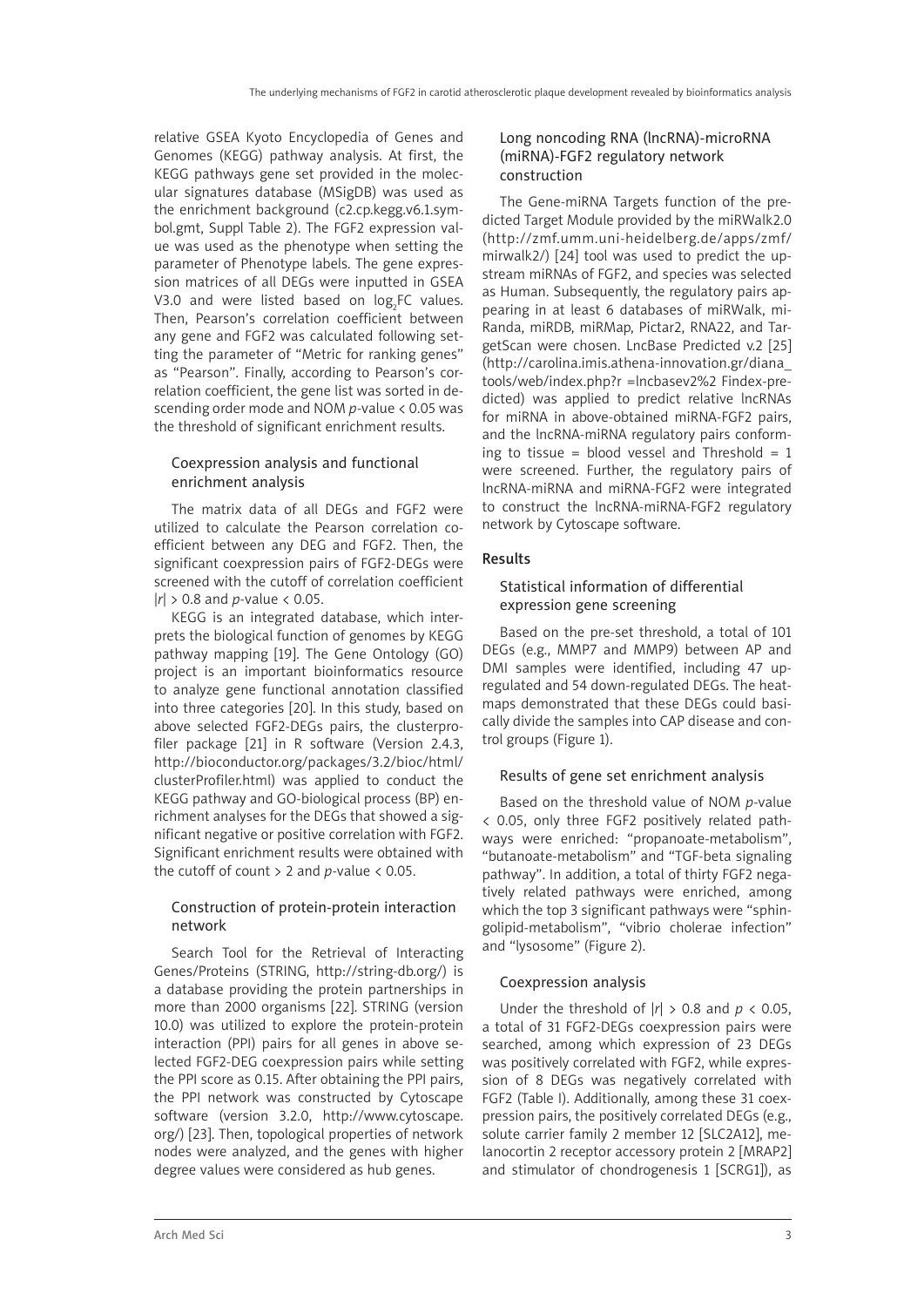

Figure 1. Heat maps of differentially expressed genes (DEGs) identified from atheroma plaque and paired distant macroscopically intact samples. X-axis indicates the names of samples, and Y-axis indicates the DEGs. The distant macroscopically intact samples are shown in purple, and the atheroma plaque samples are shown in brown. The color from green to red represents the expression values of DEGs from low to high

well as negatively correlated DEGs (e.g., Vav guanine nucleotide exchange factor 3 [VAV3], integrin subunit alpha X [ITGAX] and pleckstrin [PLEK]) had higher |*r*| values than others (Table I).

#### Functional enrichment analysis

The enrichment analysis results revealed that the DEGs positively correlated with FGF2 were significantly enriched in 13 KEGG pathways, in which most DEGs were enriched in the pathways of "Thyroid hormone signaling pathway", and "Adrenergic signaling in cardiomyocytes", whereas the DEGs negatively correlated with FGF2 were only enriched in 4 KEGG pathways, among which the renin-angiotensin system was most significant (Figure 3 A). In addition, the DEGs positively correlated with FGF2 were closely associated with "negative regulation of smooth muscle cell proliferation" (e.g., natriuretic peptide receptor 3 [NPR3]) and "regulation of smooth muscle contraction" (e.g., natriuretic peptide receptor 3 [NPNT] and calponin 1 [CNN1]), whereas the DEGs negatively correlated with FGF2 were involved in the function of "integrin-mediated signaling pathway" and "platelet activation" (e.g., VAV3) (Figure 3 B).

## Protein-protein interaction network analysis

All genes in the significant FGF2-DEG coexpression pairs were used to construct the PPI network.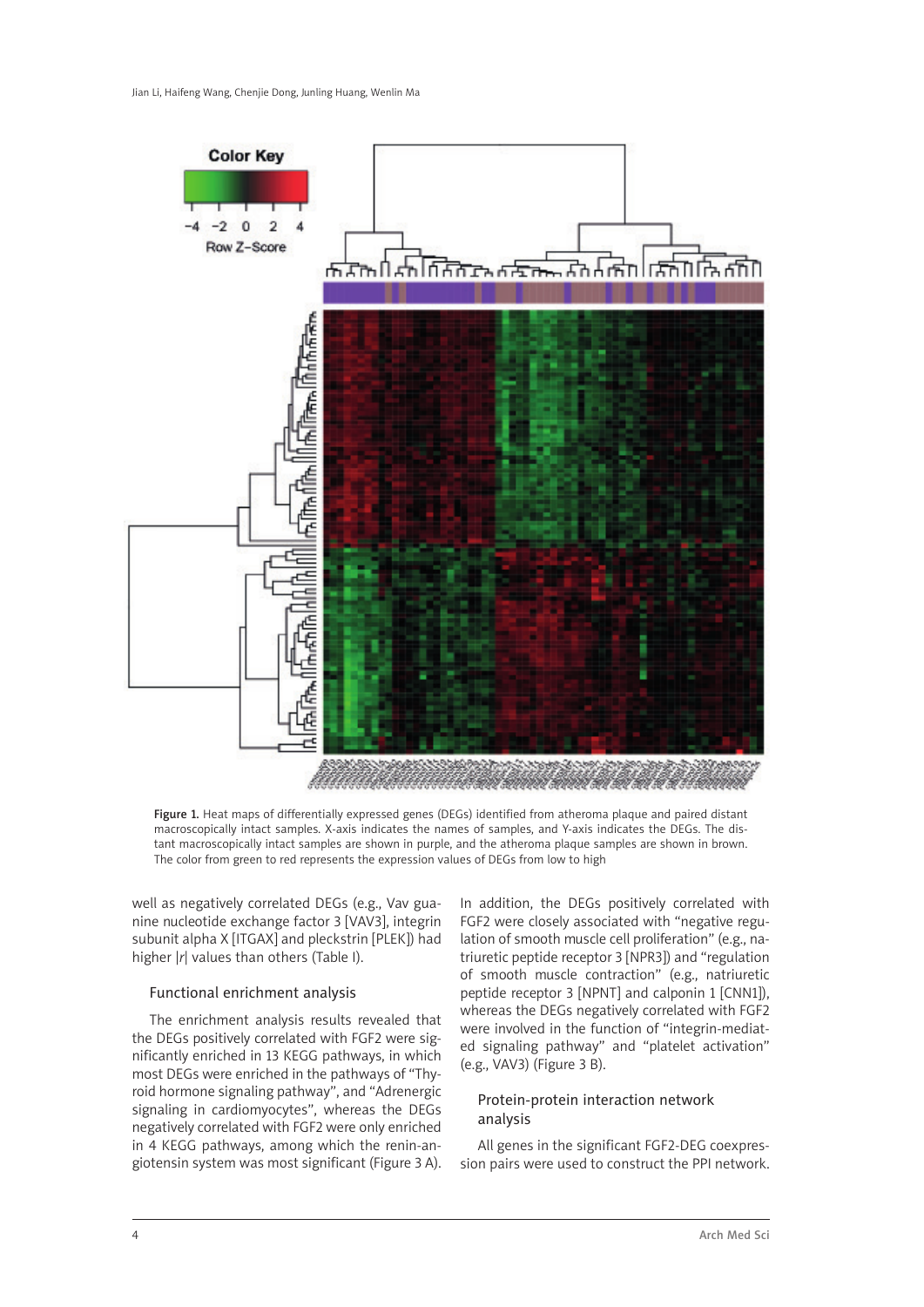

**rigure** 2. Results of gene set enficinment analysis (Losen), A–C present the up time tor 2 positively relativelys, while D–T present the up time For 2 negatively relative patriways. Intered are three parts in each GSEA pa **A–C** present the top three FGF2 positively relative pathways, while **D–F** present the top three FGF2 negatively relative pathways. There are three parts in each GSEA pathway figure. The first part is the line chart of enrichment score (ES). X-axis represents the enriched genes in this pathway, and Y-axis represents the running ES. The second part is hit, in which lines are used to mark the genes in the gene sets. The third part is the rank value distribution of genes. X-axis represents the rank values, while Y-axis represents Figure 2. Results of gene set enrichment analysis (GSEA). A-C present the top three FGF2 positively relative pathways, while D-F present the top three FGF2 negatively relative pathways. There Figure 2. Results of gene set enrichment analysis (GSEA). the ranked list metric scores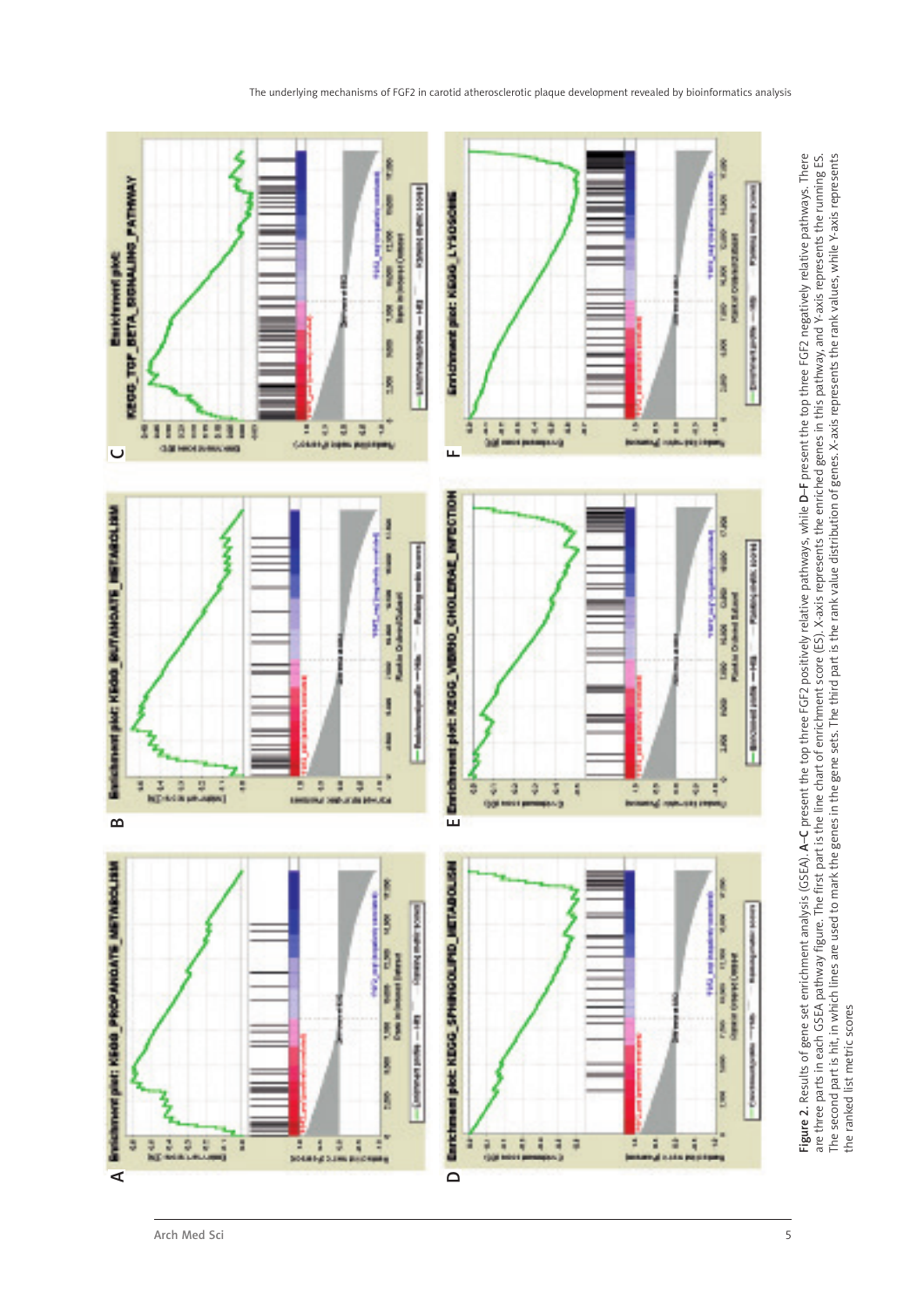Jian Li, Haifeng Wang, Chenjie Dong, Junling Huang, Wenlin Ma

| mRNA             | <b>DEGs</b> | r        | P-value  | mRNA             | <b>DEGs</b>        | r           | P-value  |
|------------------|-------------|----------|----------|------------------|--------------------|-------------|----------|
| FGF <sub>2</sub> | SLC2A12     | 0.890581 | 8.75E-12 | FGF <sub>2</sub> | CNTN3              | 0.814028    | 1.46E-08 |
| FGF <sub>2</sub> | MRAP2       | 0.874105 | 6.40E-11 | FGF <sub>2</sub> | ACTC1              | 0.812540    | 1.63E-08 |
| FGF <sub>2</sub> | SCRG1       | 0.871735 | 8.33E-11 | FGF <sub>2</sub> | <b>ACADL</b>       | 0.810734    | 1.85E-08 |
| FGF <sub>2</sub> | NPR3        | 0.864521 | 1.80E-10 | FGF <sub>2</sub> | LINC00670          | 0.810057    | 1.95E-08 |
| FGF <sub>2</sub> | ATRNL1      | 0.856044 | 4.21E-10 | FGF <sub>2</sub> | <b>FIBIN</b>       | 0.808578    | 2.16E-08 |
| FGF <sub>2</sub> | GRIA1       | 0.850603 | 7.08E-10 | FGF <sub>2</sub> | PRUNE <sub>2</sub> | 0.805362    | 2.71E-08 |
| FGF <sub>2</sub> | <b>PLN</b>  | 0.845011 | 1.18E-09 | FGF <sub>2</sub> | CNN <sub>1</sub>   | 0.802484    | 3.31E-08 |
| FGF <sub>2</sub> | UNC13C      | 0.843719 | 1.33E-09 | FGF <sub>2</sub> | CD180              | $-0.825418$ | 6.13E-09 |
| FGF <sub>2</sub> | <b>THRB</b> | 0.832385 | 3.50E-09 | FGF <sub>2</sub> | <b>MME</b>         | $-0.825945$ | 5.88E-09 |
| FGF <sub>2</sub> | TTLL7       | 0.826051 | 5.83E-09 | FGF <sub>2</sub> | <b>NPL</b>         | $-0.836205$ | 2.54E-09 |
| FGF <sub>2</sub> | TPH1        | 0.823345 | 7.21E-09 | FGF <sub>2</sub> | ANPEP              | $-0.864560$ | 1.79E-10 |
| FGF <sub>2</sub> | <b>FRK</b>  | 0.822002 | 8.00E-09 | FGF <sub>2</sub> | CCR1               | $-0.874255$ | 6.29E-11 |
| FGF <sub>2</sub> | ANGPTL1     | 0.818798 | 1.02E-08 | FGF <sub>2</sub> | <b>PLEK</b>        | $-0.879640$ | 3.39E-11 |
| FGF <sub>2</sub> | <b>NPNT</b> | 0.818199 | 1.07E-08 | FGF <sub>2</sub> | <b>ITGAX</b>       | $-0.880558$ | 3.04E-11 |
| FGF <sub>2</sub> | NEGR1       | 0.817755 | 1.11E-08 | FGF <sub>2</sub> | VAV3               | $-0.882547$ | 2.40E-11 |
| FGF <sub>2</sub> | PLCB4       | 0.815185 | 1.34E-08 |                  |                    |             |          |

Table I. Results of 31 FGF2-DEG coexpression pairs

*Notes: The DEGs in coexpression pairs with correlation coefficient r > 0.8 and p-value < 0.05 are considered to be positively correlated with FGF2, while being negatively correlated with FGF2 in pairs with correlation coefficient r < –0.8 and p-value < 0.05. DEGs – differentially expressed genes.*

As result, the constructed PPI network was consisted by 31 nodes and 69 interactions, in which the nodes such as FGF2, ITGAX, PLEK, ACTC1 and GRIA1 had higher degree values than other nodes (Figure 4 and Table II).

#### lncRNA-miRNA-FGF2 regulatory network

Using the miRWalk2.0 database, a set of 12 miRNAs that regulated FGF2 were predicted. In addition, 7 lncRNAs having relationships with these 12 miRNAs were predicted. Finally, the lncRNA-miRNA-FGF2 regulatory network comprised 12 miRNAs, 7 lncRNAs, 12 miRNAs-FGF2 relationship pairs and 17 lncRNA-miRNA relationship pairs (Figure 5). The nodes such as CTC-459F4.3, hsamiR-15a-5p, hsa-miR-15b-5p and hsa-miR-16-5p were highlighted in this network.

#### **Discussion**

In this study, a total of 101 DEGs between AP and DMI samples were identified, among which 23 FGF2 positively correlated and 8 negatively correlated DEGs were searched. VAV3 had the lowest *r* value among 8 FGF2 negatively correlated DEGs. FGF2 positively correlated DEGs were closely involved in the "regulation of smooth muscle contraction" (e.g., CNN1), while FGF2 negatively correlated DEGs were significantly associated with "platelet activation" (e.g., VAV3). In addition, a set of 12 miRNAs that regulated FGF2 were predicted, and hsa-miR-15a-5p and hsa-miR-16-5p were

highlighted in the lncRNA-miRNA-FGF2 regulatory network.

Abnormal contraction of vascular smooth muscle is a crucial cause of hypertension and vascular disease such as coronary artery vasospasm [26]. Similarly, aortic calcification as an independent predictor of atherosclerosis is commonly promoted, while accompanied by reduced contractility of aortic smooth muscle cells [27]. Ljubica PM *et al.* identified smooth muscle contraction as one of most down-regulated pathways for carotid plaques compared with healthy arteries [28]. Similarly, CNN1 was found to be one of the FGF2 positively correlated DEGs between AP and DMI samples, and was enriched in the GO term "regulation of smooth muscle contraction". CNN1 as an actin filament-associated protein has a pivotal role in the regulation and modulation of smooth muscle contractility [29]. Reportedly, platelet deposition is a potent stimulus for local smooth muscle constriction [30]. Also, it shows that *Auricularia auricula* can suppress the phenotypic conversion of vascular smooth muscle cells from contracted type to synthesized type via inhibiting the secretion of bFGF, PDGF and other extracellular matrixes, which may reduce the formation of atherogenesis [31]. Moreover, although little is known about FGF2 regulating smooth muscle contraction for CAP, it has been proposed that FGF2 can suppress alpha-smooth muscle actin expression, resulting in reduced contractile activity [32]. Considering the evidence together, CNN1 might cooperate with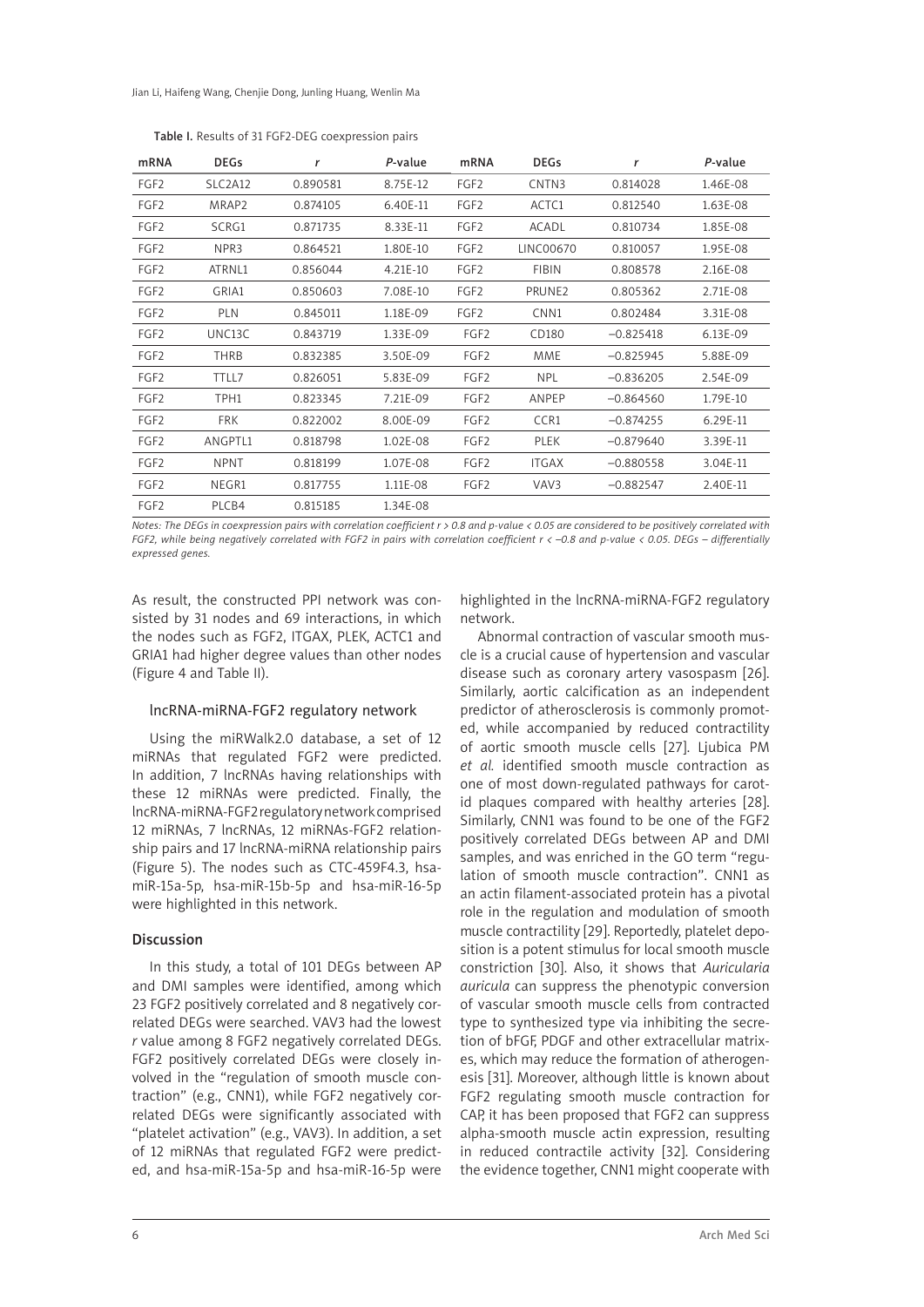



Figure 3. Functional enrichment results of FGF2 significantly correlated DEGs. A - KEGG enrichment results of FGF2 positively correlated and negatively correlated DEGs.  $B$  – The top 10 enriched GO-biological process terms of FGF2 positively correlated and negatively correlated DEGs. The FGF2 positively correlated pathways are marked in orange, while FGF2 negatively correlated pathways are marked in green. X-axis shows the names of enriched pathways, while Y-axis represents the count of genes and –log10 (*p*-value) of corresponding pathway

FGF2 to regulate the smooth muscle contractility during CAP formation.

Atherosclerosis is a chronic inflammatory disease, in which macrophage accumulation in atherosclerotic arteries is responsible for the development and progression of atherosclerotic plaque [33, 34]. Platelets are important inflammatory mediators, and the platelet activation by inflammatory triggers as a critical component of atherothrombosis may contribute to the development and progression of atherosclerotic plaques [35]. VAV3, which encodes a kind of Rho family of GTPases, is responsible for vascular smooth muscle cell proliferation and migration [36]. In addition, VAV3 plays a role in regulating platelet activation mediated by collagen [37]. Similarly, we predicted that VAV3 was involved in function of platelet activation and it was most negatively significant correlated with FGF2. Interesting, Hayon *et al*. reported that platelet-derived microparticles shed from platelets upon activation participate in angiogenesis or neural stem cell proliferation mediated by FGF2, VEGF, or PDGF [38, 39], which indicates that FGF2 is involved in the downstream effect of platelet activation. Thus, our findings demonstrated that VAV3 might cooperate with FGF2 to be responsible for the development of CAP through participating in platelet activation.

miRNAs such as hsa-miR-15a-5p and hsa-miR-16-5p were predicted to be upstream regulator factors of FGF2, which were highlighted in the lncRNA-miRNA-FGF2 regulatory network. miR-16 has been recently revealed to inhibit nasopharyngeal carcinoma carcinogenesis and progression via regulating its target FGF2 [40]. Hsa-miR-16 is elevated in atherosclerotic plaques compared to healthy arteries [41]. Additionally, miR-16 is found to be enriched in mesenchymal stem cell derived exosomes and exerts an anti-angiogenic effect [42]. miR-15a was reported to exhibit anti-proliferative and anti-angiogenic actions in endothelial and vascular smooth muscle cells [43]. Notably, FGF2 is a factor driving smooth muscle cell proliferation in injured rat ca-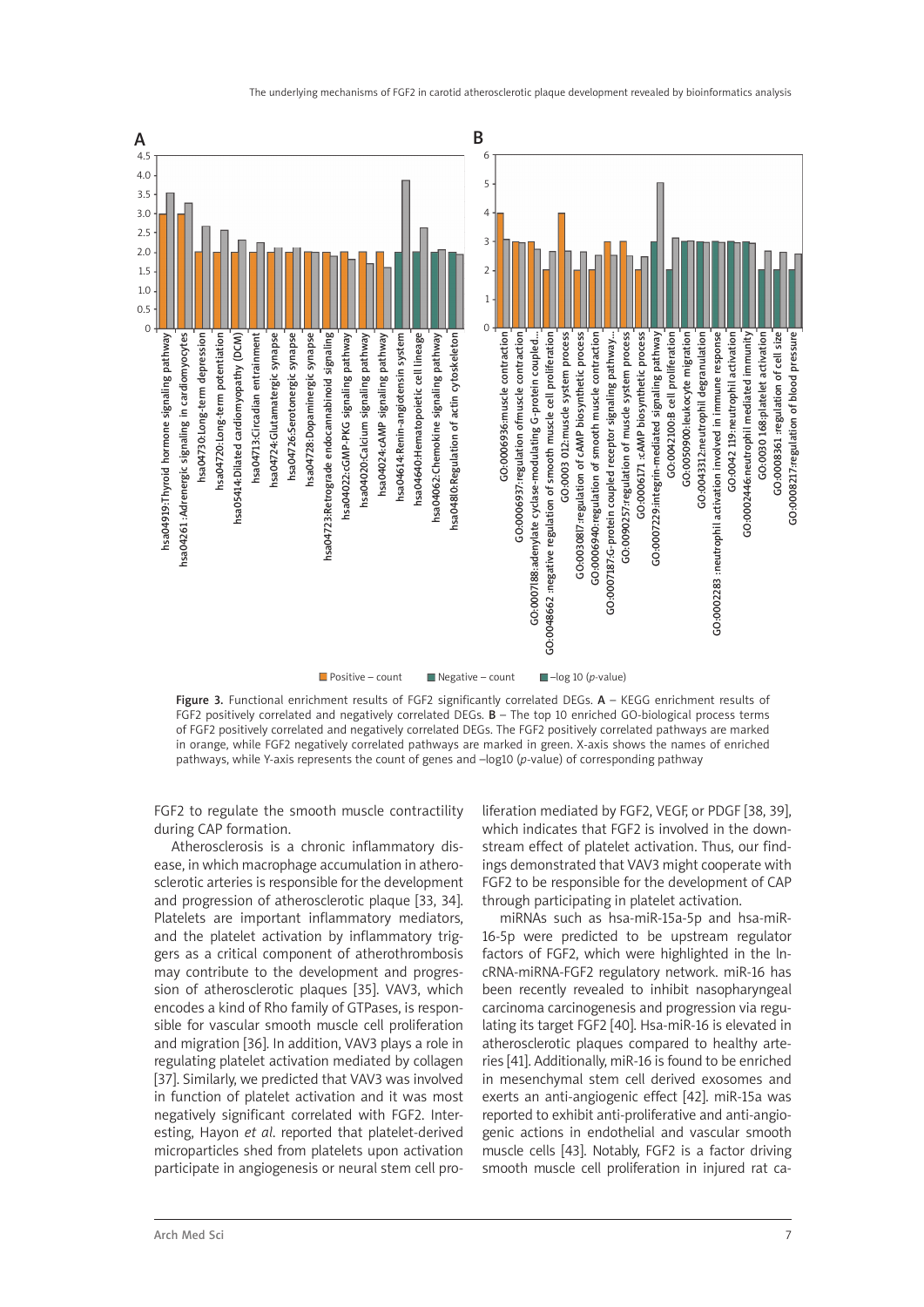

Figure 4. Protein-protein interaction (PPI) network consisted by FGF2 significantly correlated DEGs. The circles in orange stand for FGF2 positively correlated genes, while squares in green stand for FGF2 negatively correlated genes. Node shows the name of gene and edge represents the interaction between any two connected nodes. The node size is proportionable to its degree value. DEGs: differentially expressed genes

| <b>Nodes</b>     | Description | Degree |  |
|------------------|-------------|--------|--|
| FGF <sub>2</sub> | Center      | 14     |  |
| <b>ITGAX</b>     | Negative    | 9      |  |
| PLEK             | Negative    | 9      |  |
| ACTC1            | Positive    | 8      |  |
| GRIA1            | Positive    | 8      |  |
| NEGR1            | Positive    | 6      |  |
| CNTN3            | Positive    | 6      |  |
| CCR1             | Negative    | 6      |  |
| MME              | Negative    | 5      |  |
| <b>ANPEP</b>     | Negative    | 5      |  |
| ATRNL1           | Positive    | 5      |  |

Table II. Top 10 genes in PPI network listed by degree value

*Notes: The node having a higher degree represents that it has more interactions with other nodes.* 

rotid arteries [44]. In addition, miR-15a can directly target FGF2 and VEGF to facilitate their anti-angiogenic effects in hindlimb ischemia [45]. However, there have been few reports about the regulatory mechanism of miR-16 and miR-15a on FGF2 suppression in the formation of CAP. Therefore, these results demonstrated that hsa-miR-15a-5p and hsamiR-16-5p might facilitate their anti-proliferative or anti-angiogenic effects to participate in the development of CAP via regulating FGF2.

Although the deleterious roles of FGF2 in the development of atherosclerosis or carotid atherosclerotic plaques have been partially investigated in previous studies [12, 46], its underlying mechanisms in pathogenesis of carotid atherosclerotic plaques related to multiple genes are still largely unknown. The upstream regulators and co-expressed genes of FGF2 that both impact FGF2, which eventually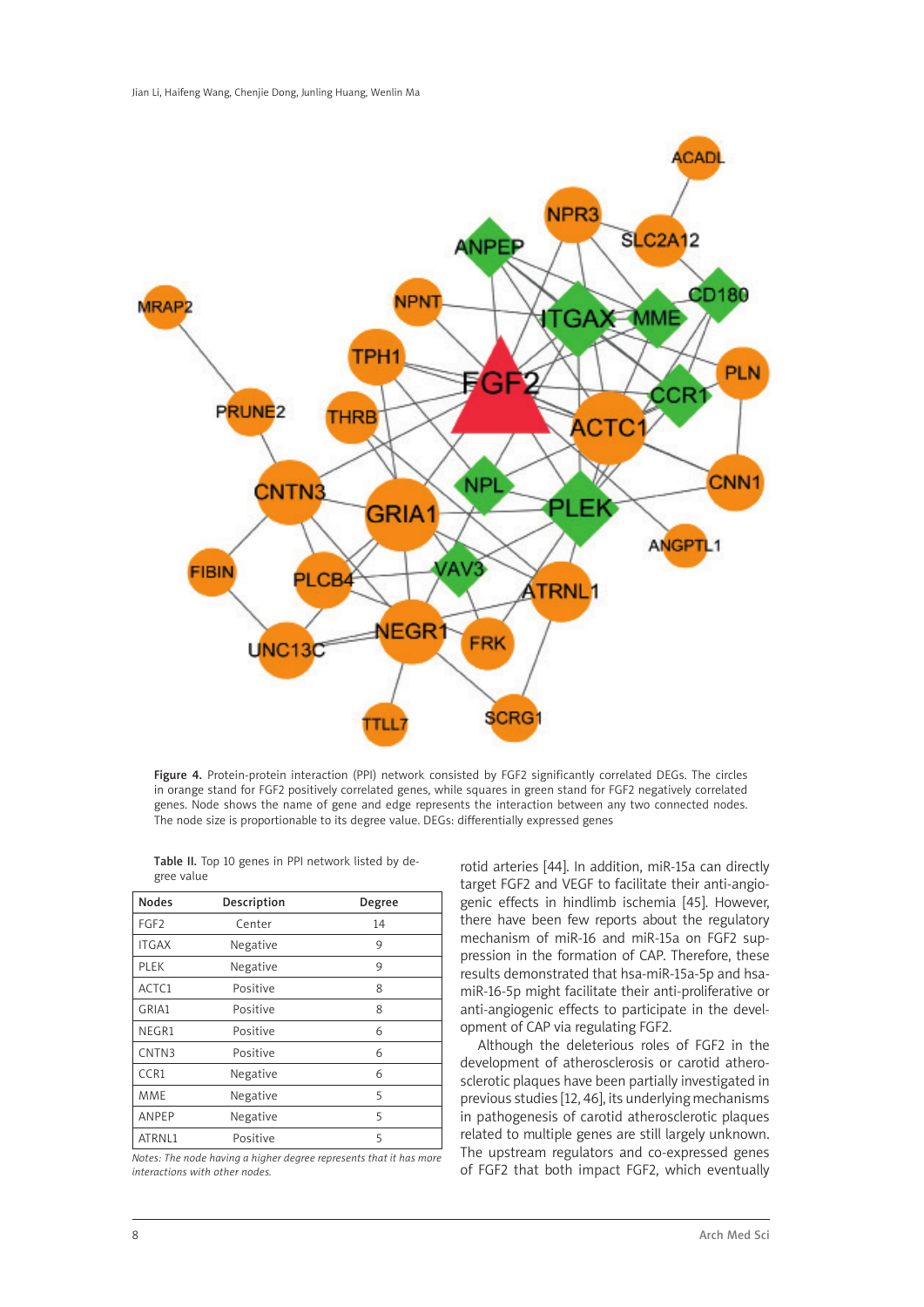

Figure 5. Integrative regulatory network of lncRNA-miRNA-FGF2. Rhombus in rose red stands for lncRNAs, while triangle in red stands for FGF2. The rectangles in blue represent miRNAs that regulate FGF2. Edges represent the interaction between any two connected nodes

contribute to progression of carotid atherosclerotic plaques, have still not been systematically and comprehensively studied. Transcriptional expression sequencing is a powerful and reliable technology for present and future research at the molecular level, which can reveal the transcript levels at the whole transcriptome. Thus, in this study, the alterations of mRNA expression levels across CAP and normal samples were systematically investigated, and upstream regulators or co-expressed DEGs of FGF2 were predicted by bioinformatics methods. Our findings may help to reveal the molecular foundation of FGF2 in atherosclerosis and provide potential targets for atherosclerosis treatment. However, the limitations of our study are worth mentioning. Firstly, the relationships of predicted upstream miRNAs and co-expressed DEGs with FGF2 were not validated by dual luciferase reporter assay and co-immunoprecipitation experiments, and the DEG levels were not detected in CAP and normal samples by WB experiments. Secondly, the functional roles of FGF2 and its upstream miRNAs and coexpressed DEGs that participated in predicted signal pathways were not deeply investigated by experiments. These aspects should be validated in future by our subsequent experiments.

In conclusion, CNN1 might cooperate with FGF2 to regulate the smooth muscle contractility during

CAP formation. VAV3 might cooperate with FGF2 to be responsible for the development of CAP through participating in platelet activation. HsamiR-15a-5p and hsa-miR-16-5p might facilitate their anti-proliferative or anti-angiogenic effects to participate in the development of CAP via regulating FGF2.

#### Acknowledgements

This work was supported by Shanghai Natural Science Foundation (Program No. 18ZR1434700).

#### Conflict of interest

The authors declare no conflict of interest.

#### References

- 1. Chen Z, Ichetovkin M, Kurtz M, et al. Cholesterol in human atherosclerotic plaque is a marker for underlying disease state and plaque vulnerability. Lipids Health Dis 2010; 9: 61.
- 2. Can Y, Kocayigit I. Does contralateral carotid artery occlusion affect the clinical and long-term outcomes of carotid artery stenting? Arch Med Sci Atheroscler Dis 2020; 5: 13-9.
- 3. Inaba Y, Chen JA, Bergmann SR. Carotid plaque, compared with carotid intima-media thickness, more accurately predicts coronary artery disease events: a metaanalysis. Atherosclerosis 2012; 220: 128-33.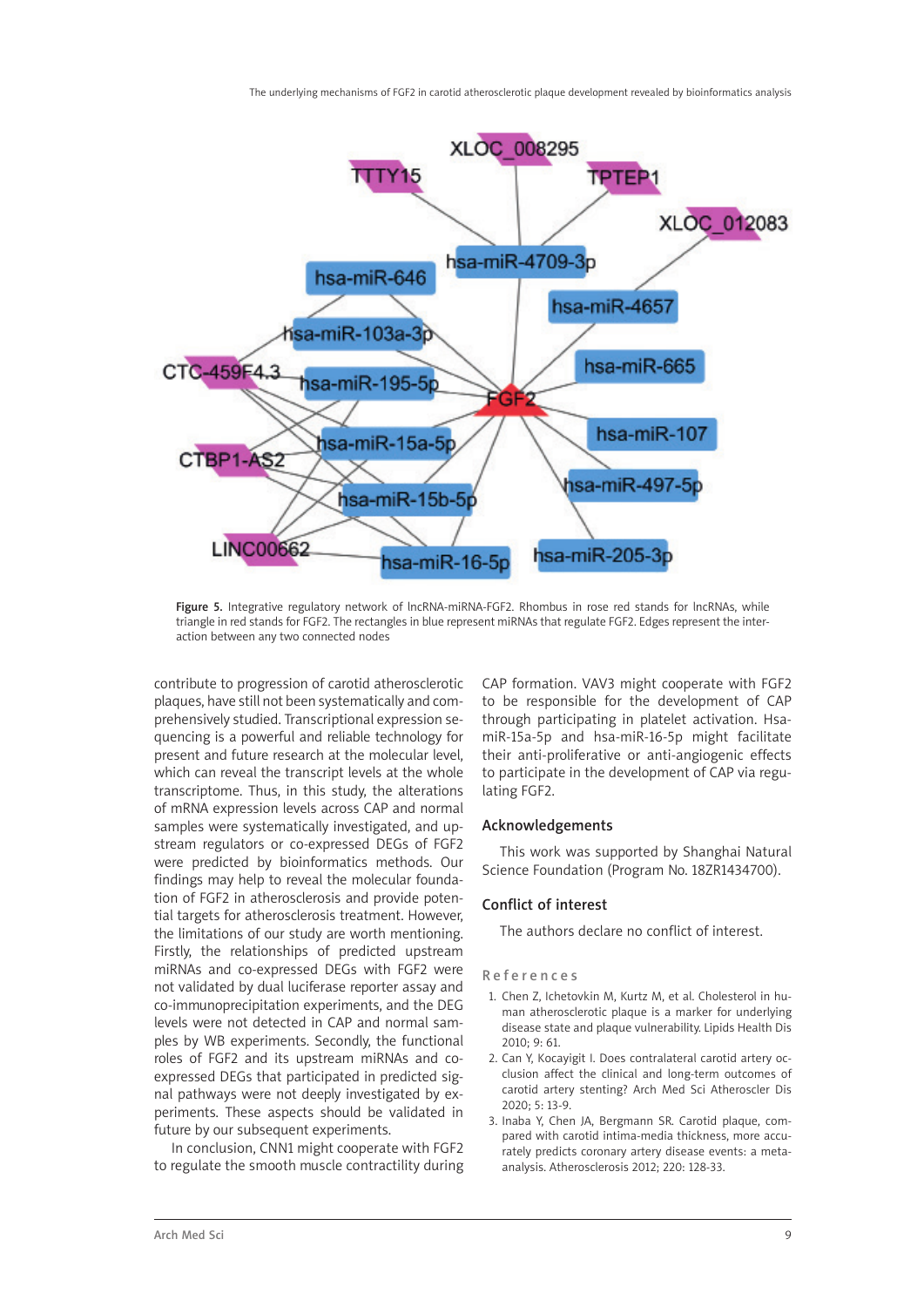- 4. Fisher M, Paganini-Hill A, Martin A, et al. Carotid plaque pathology: thrombosis, ulceration, and stroke pathogenesis. Stroke 2005; 36: 253-7.
- 5. Xin Y, Y D. Research progress on the risk factors and clinical significance of carotid atherosclerosis. Medical Recapitulate 2015; 21: 239-41.
- 6. Atkins PW, Perez HA, Spence JD, Muñoz SE, Armando LJ, García NH. Increased carotid plaque burden in patients with family medical history of premature cardiovascular events in the absence of classical risk factors. Arch Med Sci 2019; 15: 1388-96.
- 7. Cheng HG, Patel BS, Martin SS, et al. Effect of comprehensive cardiovascular disease risk management on longitudinal changes in carotid artery intima-media thickness in a community-based prevention clinic. Arch Med Sci 2016; 12: 728-35.
- 8. Bots M, Launer L, Lindemans J, Hofman A, Grobbee D. Homocysteine, atherosclerosis and prevalent cardiovascular disease in the elderly: the Rotterdam Study. J Intern Med 1997; 242: 339-47.
- 9. Six I, Mouquet F, Corseaux D, et al. Protective effects of basic fibroblast growth factor in early atherosclerosis. Growth Factors 2004; 22: 157-67.
- 10. Liang W, Wang Q, Ma H, Yan W, Yang J. Knockout of low molecular weight FGF2 attenuates atherosclerosis by reducing macrophage infiltration and oxidative stress in mice. Cell Physiol Biochem 2018; 45: 1434-43.
- 11. Presta M, Foglio E, Churruca Schuind A, Ronca R. Long pentraxin-3 modulates the angiogenic activity of fibroblast growth factor-2. Front Immunol 2018; 9: 2327.
- 12. Sigala F, Savvari P, Liontos M, et al. Increased expression of bFGF is associated with carotid atherosclerotic plaques instability engaging the NF-kappaB pathway. J Cell Mol Med 2010; 14: 2273-80.
- 13. Sapienza P, di Marzo L, Borrelli V, et al. Basic fibroblast growth factor mediates carotid plaque instability through metalloproteinase-2 and -9 expression. Eur J Vasc Endovasc Surg 2004; 28: 89-97.
- 14. Liu W, Zhao Y, Wu J. Gene expression profile analysis of the progression of carotid atherosclerotic plaques. Mol Med Rep 2018; 17: 5789-95.
- 15. Ayari H, Bricca G. Identification of two genes potentially associated in iron-heme homeostasis in human carotid plaque using microarray analysis. J Biosci 2013; 38: 311-5.
- 16. Irizarry RA, Hobbs B, Collin F, et al. Exploration, normalization, and summaries of high density oligonucleotide array probe level data. Biostatistics 2003; 4: 249-64.
- 17. Smyth GK. Limma: Linear Models for Microarray Data. In: Gentleman R, Carey VJ, Huber W, et al. (eds.). Bioinformatics and Computational Biology Solutions Using R and Bioconductor. Springer, New York 2005. p. 397-420.
- 18. Subramanian A, Tamayo P, Mootha VK, et al. Gene set enrichment analysis: a knowledge-based approach for interpreting genome-wide expression profiles. Proc Natl Acad Sci U S A 2005; 102: 15545-50.
- 19. Kanehisa M, Goto S. KEGG: Kyoto Encyclopedia of Genes and Genomes. Nucleic Acids Res 2000; 28: 27-30.
- 20. Ashburner M, Ball CA, Blake JA, et al. Gene Ontology: tool for the unification of biology. Nat Genet 2000; 25: 25-9.
- 21. Yu G, Wang LG, Han Y, He QY. clusterProfiler: an R package for comparing biological themes among gene clusters. OMICS 2012; 16: 284-7.
- 22. Szklarczyk D, Franceschini A, Wyder S, et al. STRING v10: protein–protein interaction networks, integrated over the tree of life. Nucleic Acids Res 2015; 43 (Database issue): D447-52.
- 23. Shannon P, Markiel A, Ozier O, et al. Cytoscape: a software environment for integrated models of biomolecular interaction networks. Genome Res 2003; 13: 2498-504.
- 24. Dweep H, Gretz N. miRWalk2.0: a comprehensive atlas of microRNA-target interactions. Nat Methods 2015;  $12: 697.$
- 25. Paraskevopoulou MD, Vlachos IS, Karagkouni D, et al. DIANA-LncBase v2: indexing microRNA targets on non-coding transcripts. Nucleic Acids Res 2015; 44: D231-8.
- 26. Fukata Y, Amano M, Kaibuchi K. Rho-Rho-kinase pathway in smooth muscle contraction and cytoskeletal reorganization of non-muscle cells. Trends Pharmacol Sci 2001; 22: 32-9.
- 27. Malhotra R, Mauer AC, Cardenas CLL, et al. HDAC9 is implicated in atherosclerotic aortic calcification and affects vascular smooth muscle cell phenotype. Nat Genet 2019; 51: 1580-7.
- 28. Perisic Matic L, Rykaczewska U, Razuvaev A, et al. Phenotypic modulation of smooth muscle cells in atherosclerosis is associated with downregulation of LMOD1, SYNPO2, PDLIM7, PLN, and SYNM. Arterioscler Thromb Vasc Biol 2016; 36: 1947-61.
- 29. Liu R, Jin JP. Calponin isoforms CNN1, CNN2 and CNN3: regulators for actin cytoskeleton functions in smooth muscle and non-muscle cells. Gene 2016; 585: 143-53.
- 30. Davies MJ. The pathophysiology of acute coronary syndromes. Heart 2000; 83: 361-6.
- 31. Guo S, Cheng Y, Sun P. Effects of auricularia auricula polysaccharide on the phenotypes of vascular smooth muscle cells and the expression of bFGF and PDGF in atherogenesis. J Trop Med 2009; 9: 868-70.
- 32. Akasaka Y, Ono I, Tominaga A, et al. Basic fibroblast growth factor in an artificial dermis promotes apoptosis and inhibits expression of alpha-smooth muscle actin, leading to reduction of wound contraction. Wound Repair Regen 2007; 15: 378-89.
- 33. Schober LJ, Khandoga AL, Dwivedi S, et al. The role of PGE(2) in human atherosclerotic plaque on platelet EP(3) and EP(4) receptor activation and platelet function in whole blood. J Thromb Thrombolysis 2011; 32: 158-66.
- 34. Yazdani MR, Khosropanah S, Doroudchi M. Interleukin-17 production by CD4+CD45RO+Foxp3+ T cells in peripheral blood of patients with atherosclerosis. Arch Med Sci Atheroscler Dis 2019; 4: e215-24.
- 35. Davì G, Patrono C. Platelet activation and atherothrombosis. N Engl J Med 2007; 357: 2482-94.
- 36. Toumaniantz G, Ferland-McCollough D, Cario-Toumaniantz C, Pacaud P, Loirand G. The Rho protein exchange factor Vav3 regulates vascular smooth muscle cell proliferation and migration. Cardiovasc Res 2010; 86: 131-40.
- 37. Pearce AC, Senis YA, Billadeau DD, Turner M, Watson SP, Vigorito E. Vav1 and vav3 have critical but redundant roles in mediating platelet activation by collagen. J Biol Chem 2004; 279: 53955-62.
- 38. Hayon Y, Dashevsky O, Shai E, Brill A, Varon D, R Leker R. Platelet microparticles induce angiogenesis and neurogenesis after cerebral ischemia. Curr Neurovasc Res 2012; 9: 185-92.
- 39. Hayon Y, Dashevsky O, Shai E, Varon D, Leker RR. Platelet microparticles promote neural stem cell proliferation, survival and differentiation. J Mol Neurosci 2012; 47: 659-65.
- 40. He Q, Ren X, Chen J, et al. miR-16 targets fibroblast growth factor 2 to inhibit NPC cell proliferation and invasion via PI3K/AKT and MAPK signaling pathways. Oncotarget 2016; 7: 3047.